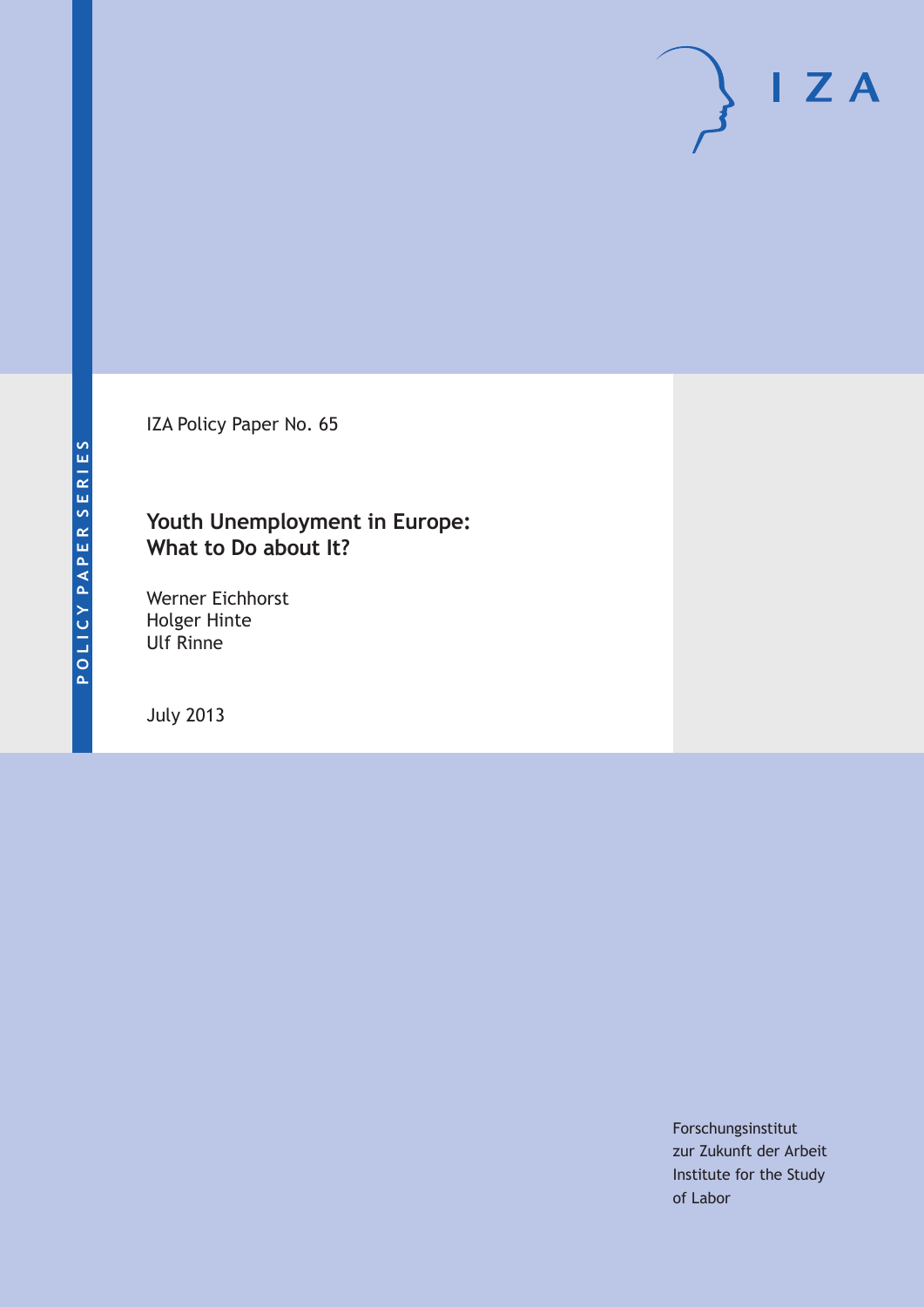## **Youth Unemployment in Europe: What to Do about It?**

**Werner Eichhorst** *IZA*

#### **Holger Hinte** *IZA*

#### **Ulf Rinne** *IZA*

Policy Paper No. 65 July 2013

IZA

P.O. Box 7240 53072 Bonn **Germany** 

Phone: +49-228-3894-0 Fax: +49-228-3894-180 E-mail: [iza@iza.org](mailto:iza@iza.org)

The IZA Policy Paper Series publishes work by IZA staff and network members with immediate relevance for policymakers. Any opinions and views on policy expressed are those of the author(s) and not necessarily those of IZA.

The papers often represent preliminary work and are circulated to encourage discussion. Citation of such a paper should account for its provisional character. A revised version may be available directly from the corresponding author.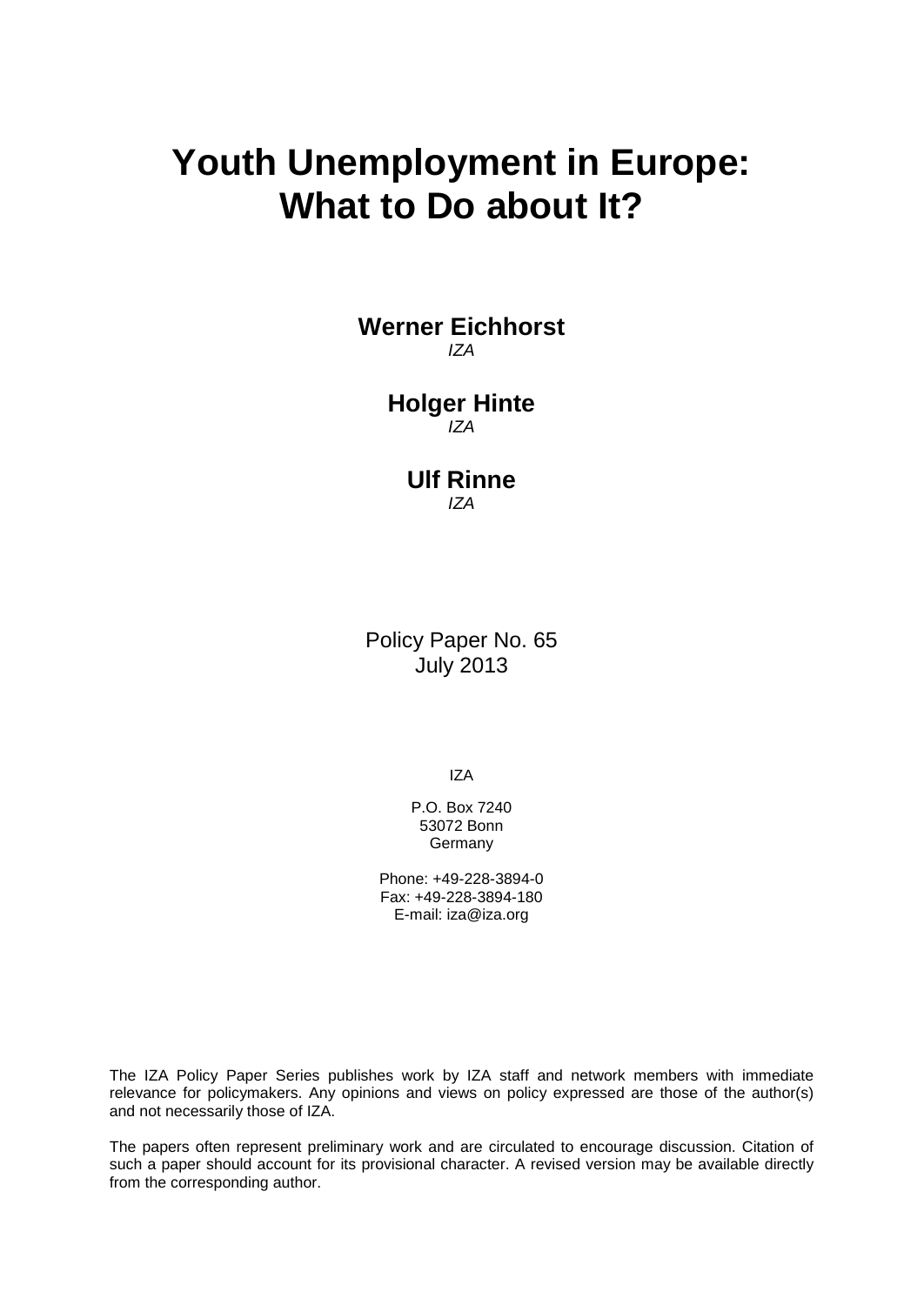IZA Policy Paper No. 65 July 2013

### **ABSTRACT**

### **Youth Unemployment in Europe: What to Do about It?[\\*](#page-2-0)**

Youth unemployment has become a severe economic and societal problem in many European countries. This paper gives an overview of the current situation and assesses different policy options. It emphasizes the role of stronger intra-EU mobility of young workers, policies to make vocational training systems more effective and to adjust employment protection as well as activating labor market policies. However, short-term remedies are not available, despite the fact that the EU has announced massive European initiatives. Rather, European countries should take the opportunity of the crisis to implement forward-looking structural reforms.

JEL Classification: J24, J64, J13

Keywords: youth unemployment, vocational training, Europe, fixed-term contracts

Corresponding author:

Werner Eichhorst IZA Schaumburg-Lippe-Str. 5-9 53113 Bonn Germany E-mail: [eichhorst@iza.org](mailto:eichhorst@iza.org)

<span id="page-2-0"></span>**\*** The authors would like to thank Florian Buhlmann and Moritz Voelkerling for their able research assistance.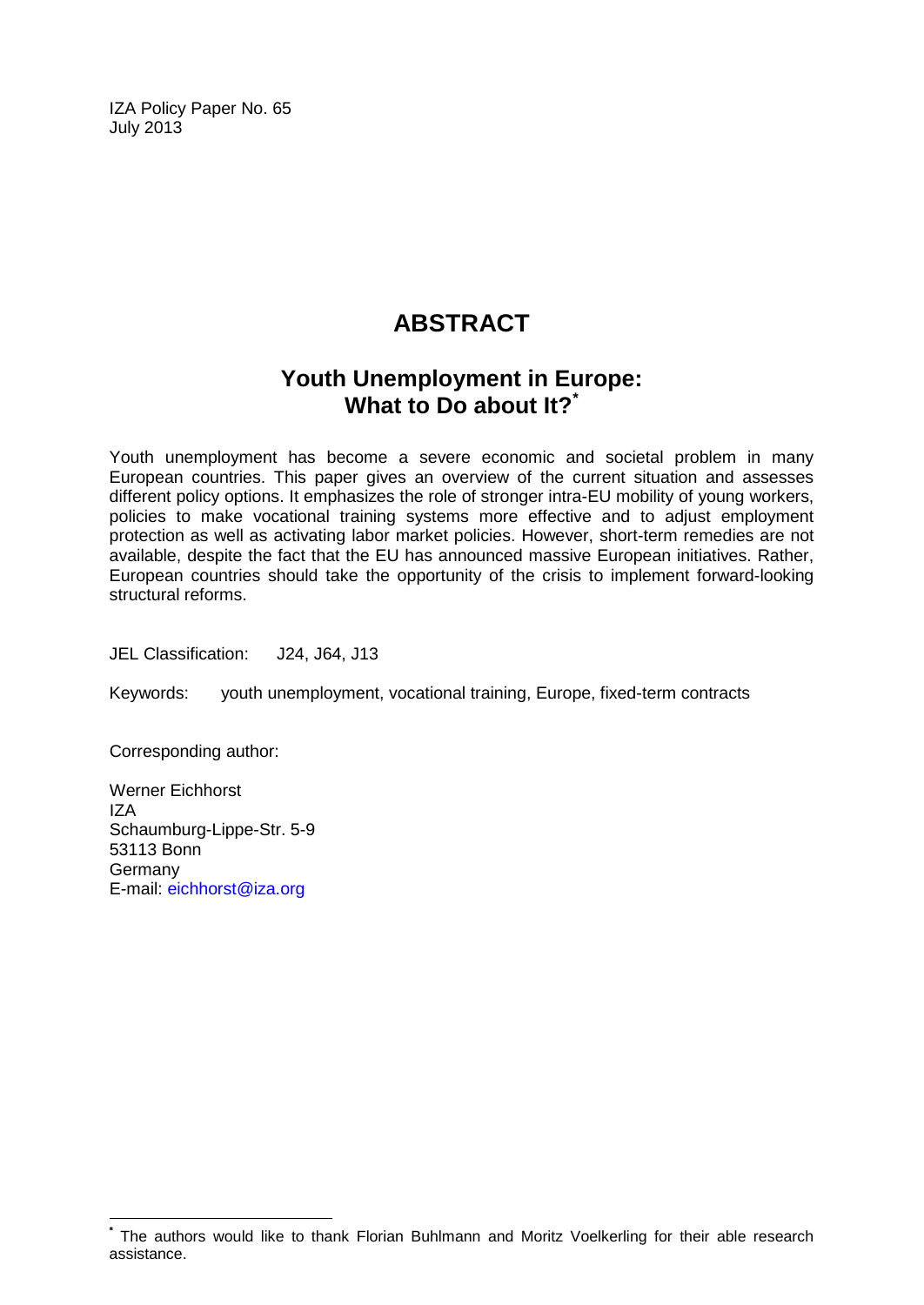Strikingly high youth unemployment in some member states of the European Union is not only challenging national labor market policies, but also courts danger to Europe as a whole. In the long run an entire generation is running the risk to be without any employment perspectives in their own country and not without reason policy making is blamed for that. That is why the EU faces, besides massive economic losses, a serious lack of acceptance among young people who originally should shape its future. The long-term consequences— from social tensions and the danger of political radicalization to potential "brain drain" out of Europe—would be immeasurable. Although demographic change will bring relief to European labor markets in a few years and high qualified people will have better prospects than now, that is little comfort for today's unemployed youths.

## Alarming Statistical Evidence

The dimension of the problem can be illustrated by some statistics: Currently in Spain there are about one million people aged between 15 and 24 out of employment, in Italy more than 600,000. There as well as in Greece and Portugal the number of young people out of employment has significantly increased during the past five years (see Figure 1, p.3). Adding the figures of only these countries especially affected by the financial and economic crisis, one can observe an increase of nearly 800,000 persons to about 2 million unemployed people aged 25 or younger. The situation in the United Kingdom is problematic as well: The country is far away from its relatively low unemployment rates continuing just till the middle of the last decade. A persistent increase starting in 2004 has nearly doubled the number of unemployed young people from 500,000 to nearly one million in 2012; the growth was 250,000 people from 2008 to 20[1](#page--1-0)2 alone.<sup>1</sup> The increase of unemployed adolescents in France was in fact lower in the same period, but with a number of 700,000 young people without employment stagnating for already four years, the country faces severe problems, too.

Unemployment among young people in the Netherlands has significantly increased—albeit on a much lower level. In Sweden it has been persisting for already four years on a historic high level. Ireland recently managed to lower its youth unemployment, but the increase since 2008 was all the more rapid. Although unemployment among young people in Poland today ranges clearly below its peak during the period from 2000 to 2006, it continues to rise measurably since its low in 2008. In contrast, Germany is the only country in the EU—except from recently decreasing rates in the Baltics—where youth unemployment has been continuously decreasing. Actually, the number of unemployed young people was more than halved, from its peak in 2005 to less than 370,000 people today. Notwithstanding, in the "old"

<span id="page-3-0"></span><sup>1</sup> See, e.g., Bell and Blanchflower (2010, 2011a, 2011b) who analyze the situation of youths in the United Kingdom. Their analyses also involve comparisons to the United States.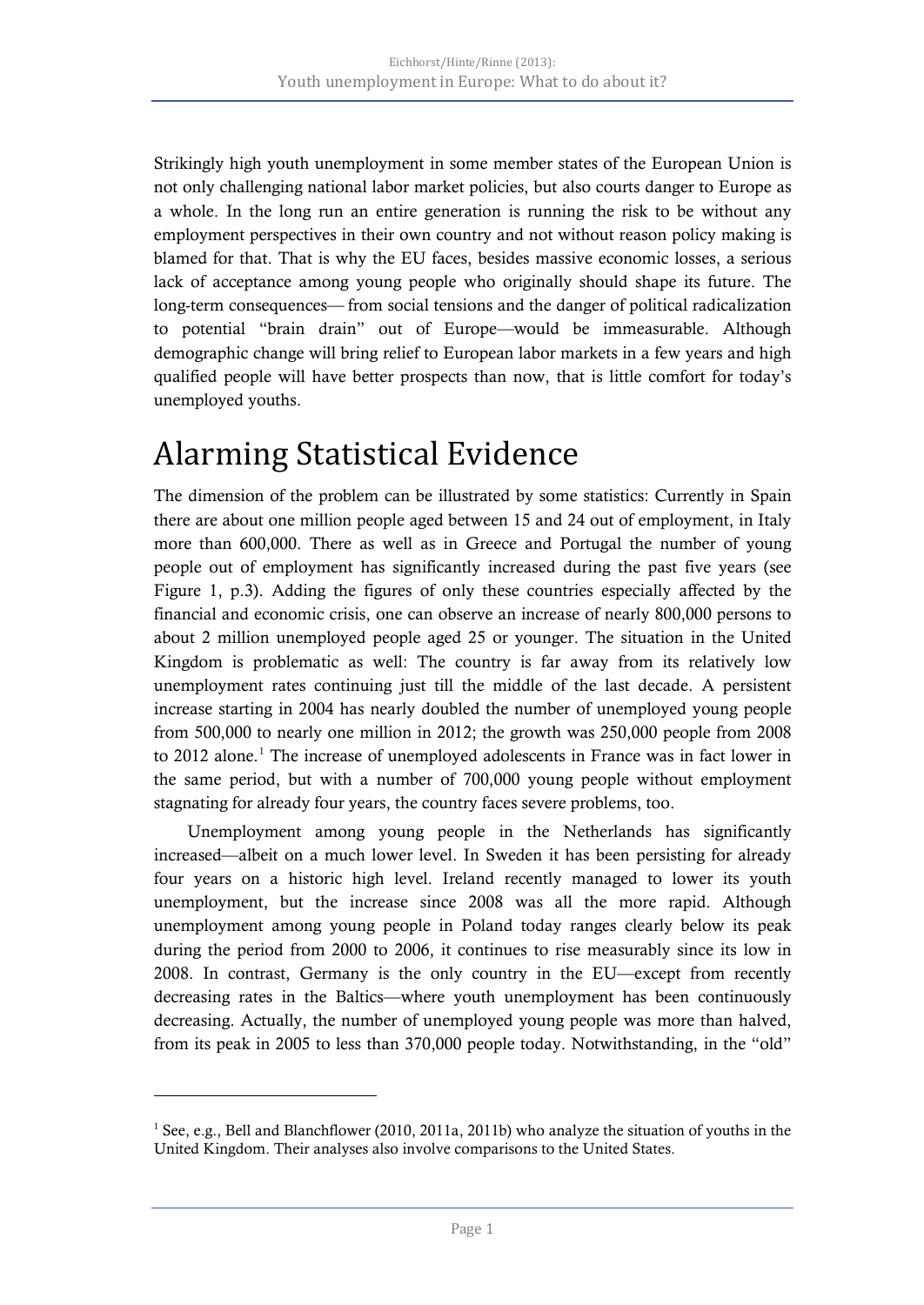EU-15 alone at the end of 2012 there were 4.5 million young people out of employment, and more than 5.2 million in the 27 EU member states.

These figures underline the urgency to introduce measures tackling youth unemployment both at the national and the European level. But the partly dramatically high unemployment rates (see Figure 2, p.3) are even more alarming: Amongst all European countries, only Norway (2012: 8.5%), Switzerland (8.4%), Austria (8.7), the Netherlands (9.5%) and Germany (8.1%) have presented single-digit rates for young people during the last three years or longer. Concerning the EU one can detect: Only three out of 27 countries exhibit youth unemployment rates of less than 10 percent. The average rate in the EU was nearly 23 percent in 2012. Significantly higher rates can be observed in Ireland (30%), Slovakia (34%), Italy (more than 35%), Portugal (nearly 38%) and, above all, in Croatia (43%), the former Yugoslavia (already for years 54% and higher) as well as in the widely discussed crisis countries Spain (53%) and Greece (more than 55%). Especially there—in Spain and Greece—the youth unemployment rate has rapidly increased during the last five years and, compared to 2008, it has doubled. There is little hope that it could be significantly reduced in a similarly short period of time. A differentiation by gender results in a very mixed picture for the EU. Across Europe, women and men are affected by the negative effects nearly to the same degree, but the relations in the certain countries did not change.

Considering increasing qualification requirements in highly competitive labor markets, it needs no further explanation for the fact that unemployment is especially high among low-qualified adolescents in all EU countries compared to the unemployment risk of young academics that is lower than the average of their age group. Nevertheless, the strong increase of unemployment among young academics is striking. The average unemployment rate of this group increased from "only" 12 percent in 2008 to nearly 18 percent in 2012 in the EU. Unemployment among academics in 2008 and 2012 for all age groups was only about 4 and 6 percent, respectively. These high figures for people younger than 25 are still whitewashing the severe situation of this age group in Greece (52% against 18% for all age groups), Spain (40% vs. 15%), Italy (33% vs. 7%), Portugal (39% vs. 12%), and Romania (29% vs. 6%). Further reason to concern is given by the fact that the share of long-term youth unemployed at any level of qualification and in all EU countries has sharply increased to a third of the unemployed in this group. Thus, after a significant but temporarily decrease it has returned to its level in 2012. Summing up all negative trends, one observes enhanced risks for labor market exclusion, human capital depreciation, and demotivation among youths in the  $EU^2$  $EU^2$ .

<span id="page-4-0"></span> $2$ <sup>2</sup> The European Foundation for the Improvement of Living and Working Conditions assumes that the number of "discouraged" adolescents across the EU has doubled to more than 700,000 in the period from 2008 to 2011 alone (Eurofound, 2012). Because of complete inactivity they do not appear in any official unemployment statistics.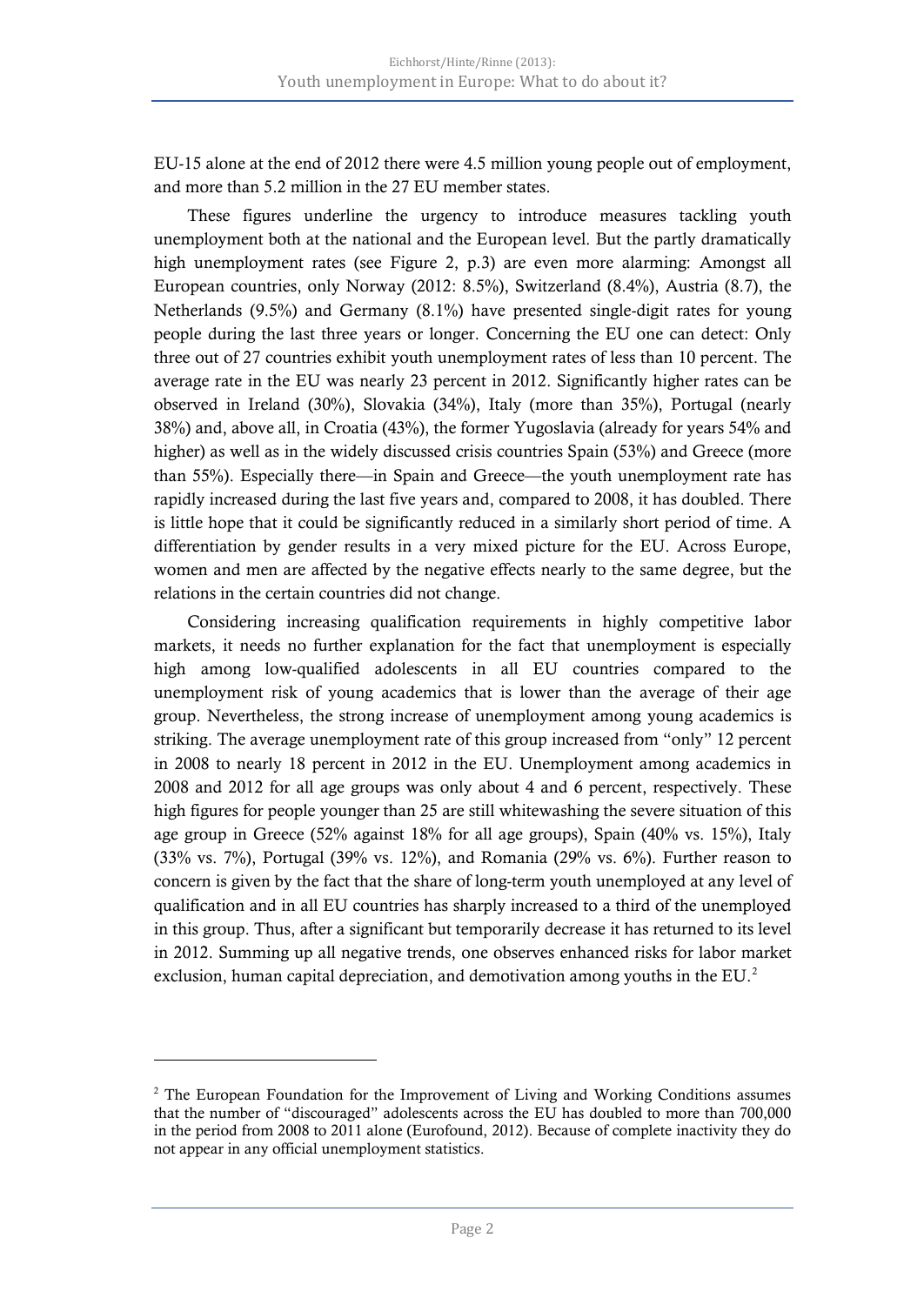

Figure 1: Youth unemployment (absolute numbers) in selected countries (2000-2012)

*Notes:* In thousands. Youth unemployed aged 15 to 24 years.



Figure 2: Youth unemployment rate in selected countries (2000-2012)

*Source:* Eurostat.

*Notes:* In percent of youths aged 15 to 24 years.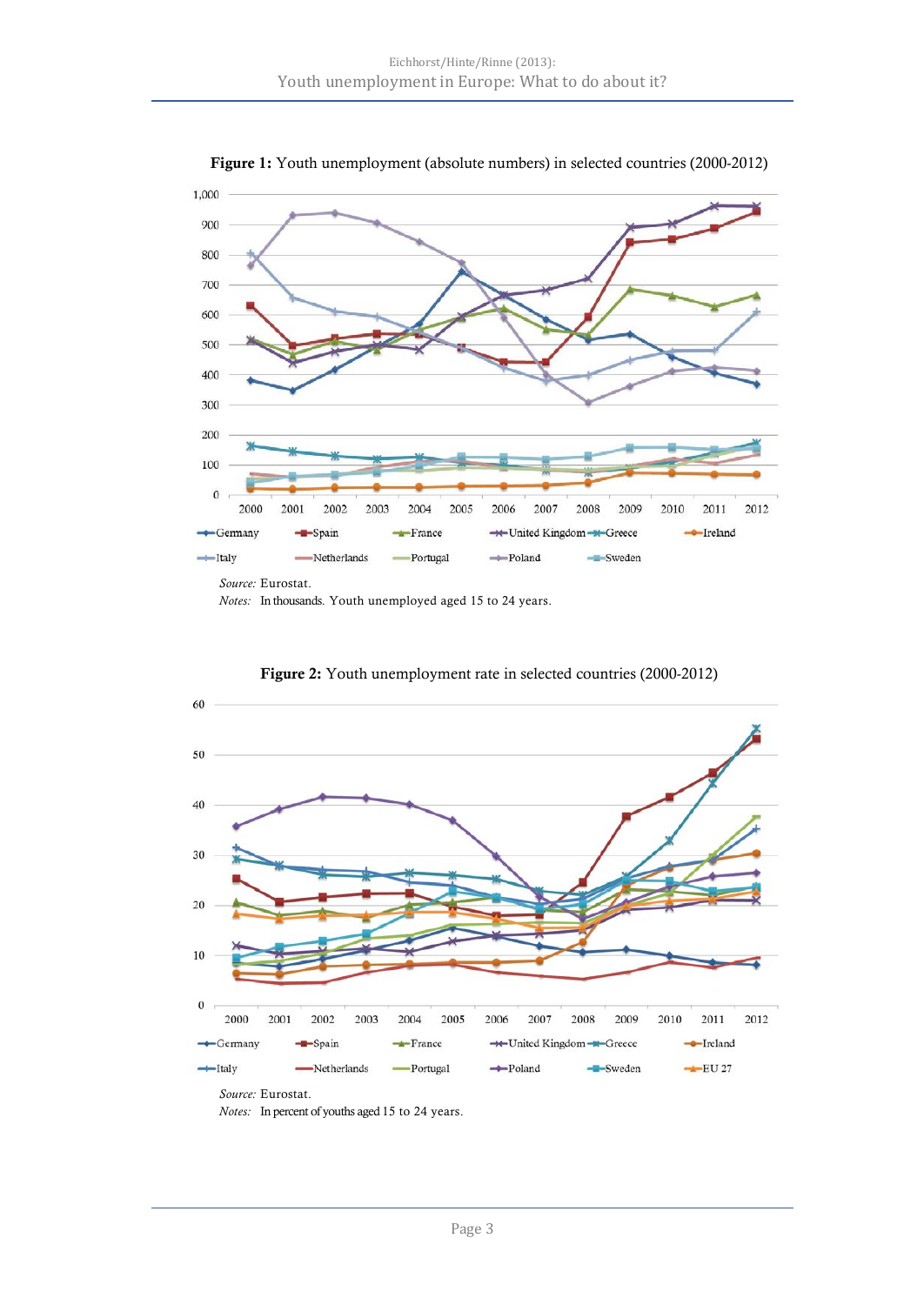Of course, among persons aged 15 to 24, for whom unemployment figures are collected on the European level (Eurostat) as well as by the OECD, a significant share is still in training, studying without being employed at the same time or using extended and additional education to escape (potential) unemployment. Thus, they cannot really be assigned to the group of people generally available to work. But the common definition of the youth unemployment rate sees this group as a share of the overall working population (employed and unemployed). It is therefore likely to be too high compared to any other age group. Eurostat thus calculates an alternative measure by taking unemployed adolescents as a share of the overall population of the same age group (unemployment ratio). At a lower quantitative level this statistic also exhibits the same development: Youth unemployment, as described above, has significantly increased and only a few countries managed to stop the negative trend so far.

Latest employment rates confirm this overall picture. In countries where youth unemployment rates have risen, a significant decrease of employment in the same age group can be expected. Especially for Spain, Portugal, and Greece—where youth employment rates have been already low since 2000—one can observe a sharp drop particularly after 2008, which can be attributed to the impact of crisis (see Figure 3, p.5). In 2012 the youth employment rates in Spain, Italy, and Greece (there most striking) were even lower than 20 percent. Also Ireland suffers from a remarkable collapse in youth employment, whereas in the UK relatively high rates have decreased more moderately and are currently (2012) on par with Germany. In almost every EU country part-time employment in the group of people aged 15 to 24 grew slightly, whereas only in a few countries (Spain, Italy, Ireland, and Poland) fixed-term employment in temporary contracts increased. Across the EU, however, temporary employment remains rather stable when compared to its pre-crisis level (see Figure 4, p.5; see also Eurofound, 2012).

It is therefore not surprising that the share of young people in training or higher education has increased in many EU countries since 2008. A high risk of unemployment increases the "pressure for education" and leads in many cases to evasion in terms of extended periods of training and more demand for tertiary education. In which way this trend could lead to future advantages in human capital remains doubtful. To a significant extent those forced "education-extenders" include persons who probably do not even aim for an academic degree or who could—under different circumstances bring their already achieved qualifications successfully to the labor market and therefore need no additional qualification. In countries with decreasing shares of young people in higher education during the pre-crisis years (e.g., Austria, Denmark, and Spain), the increase was even stronger during the crisis. The share of young people engaged in higher education while being employed at the same has also fallen conspicuously in many EU countries since 2008 (Eichhorst et al., 2013). Importantly, this share generally increased before the crisis.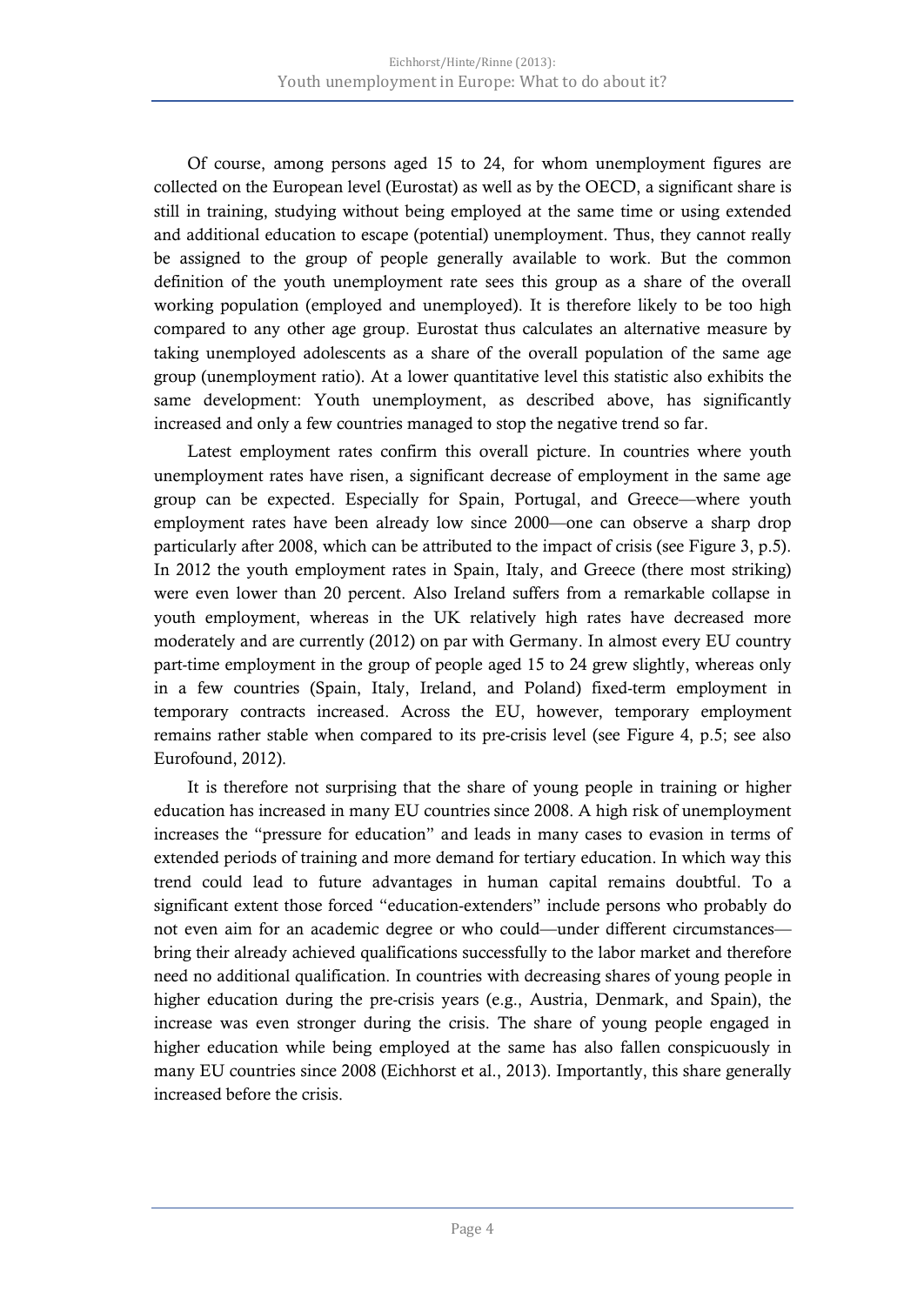

Figure 3: Youth employment rate in selected countries (2000-2012)



Figure 4: Youth temporary employment rate in selected countries (2000-2012)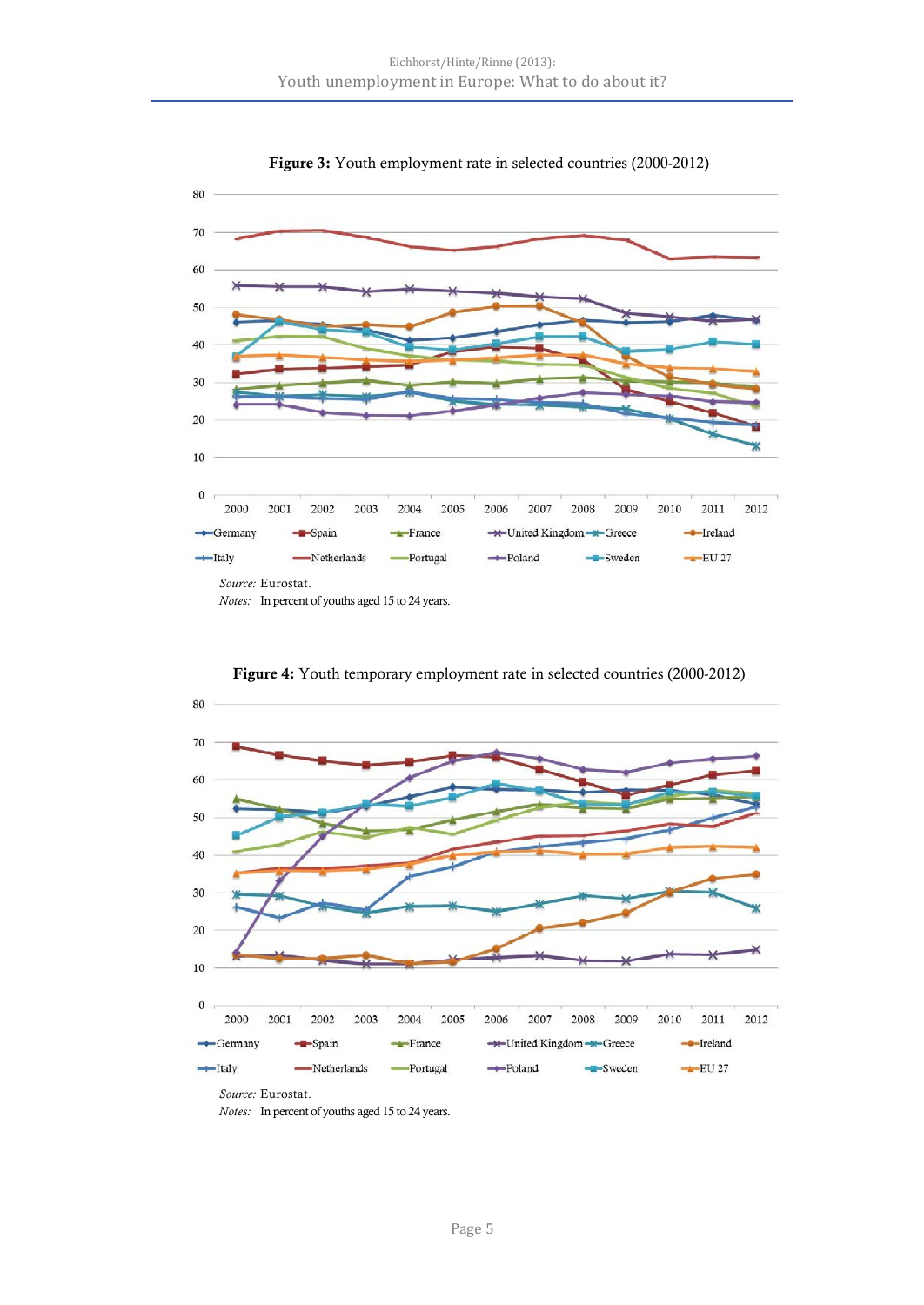In addition to traditional unemployment statistics, due to efforts of the OECD and the European Commission, people aged between 15 and 24 (and other age groups) that are neither in employment nor in school/training/higher education or qualification programs are counted as "NEETs" (NEET: *not in employment, education or training*). By doing so, policy-relevant information about a particularly vulnerable group is gathered (Eurofound, 2012, p.19-27). Concerning the evaluation of raging youth unemployment in Europe this concept delivers valuable complementary data. Although this group still includes a certain share of people that is permanently or temporarily not available for the labor market or the education system (either voluntarily or due to physical and mental disabilities) and would therefore needed to be deducted, this group is in any case by far too large in many EU countries.

Recent data shows that this group's share increased in 20 out of 27 EU countries between 2008 and 2012—and in many cases very significantly (see Figure 5 below). The situation is particularly worrying, with shares of around 20 percent, in the crisis countries Greece, Cyprus, Spain, and Italy, but also in Bulgaria and Croatia. In other words: About a fifth of all youths in these countries are effective labor market and qualification outsiders. According to Eurostat data, in 2011 all across the EU about 7.5 million people aged between 15 and 24 and 6.5 million aged 25 to 29 were furthest from qualification and the labor market. The NEET risks were especially high for low-skilled individuals and migrants. These are highly alarming results (Eurofound, 2012, p. 27-41).



Figure 5: Youth NEET rate in selected countries (2000-2012)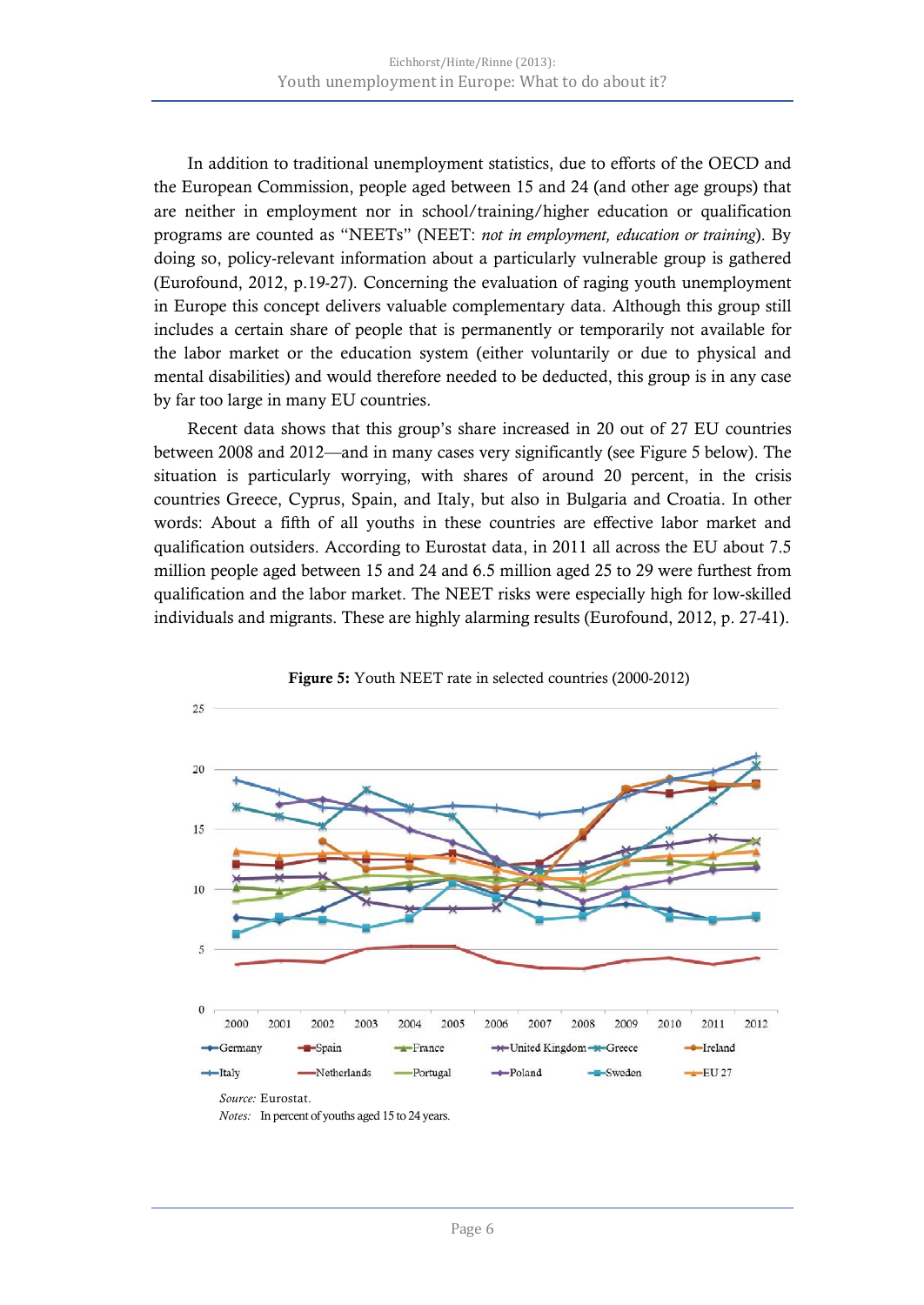## The Risk of a "Lost Generation"—and what is to be done

Persistently high youth unemployment causes considerable economic costs. Eurofound estimates these costs to amount to more than €150 billion for NEETs in the EU-27 aged 15 to 29 years in 2011 alone. This figure corresponds to approximately 1.2 percent of the European GDP. And "social costs" in terms of a loss of trust and exclusion are not yet taken into account in this estimation. Even though this rough estimate assumes in a quite simplistic manner that every individual in this group could be successfully integrated into the labor market, the economic losses remain severe in any case. In purely mathematical terms already a reintegration of only 20 percent of all nonemployed young people could lead to a relief of public budgets in order of  $\epsilon$ 30 billion per year and to considerable economic gains because of additional employment (Eurofound, 2012, p.65-81). Furthermore, it needs to be pointed out that young people who are not able to come into employment or training are marked by the "scars" of this experience for their whole working life. According to a recent study one additional day in unemployment accounts for up to six additional days of unemployment in the young person's further working life (Schmillen and Umkehrer, 2013).

Besides all statistical facts it must be stated as a rule that during an economic crisis, young persons in work or job-seekers are the weakest group on the labor market and need special attention in terms of forward-looking labor market policies. Limited work experience, low social capital, less distinctive company-specific knowledge and short years of service and resulting low dismissal costs making them the first to be dismissed when companies respond to recession-induced overcapacities of staff. At the same time, when it comes to new hiring, risk assessment is weighted relatively strong and experienced candidates are privileged. Furthermore, institutional conditions like high starting salaries or a distinctive dismissal protection could encourage firms to be reluctant concerning the hiring of younger applicants.

This gives rise to the question which successful ways national and European labor market policymakers can go in order to tackle the problem of youth unemployment more (and most) effectively. Measures to reduce the large number of dropouts from education and training and that of low-skilled young workers in Europe are by far not sufficient against the backdrop that also highly skilled young people face above-average unemployment risks in many EU countries. Economic policies that support mediumsized businesses ensure the creation of new employment, for which in turn not only young people will be hired. Hence, the following policy options should additionally be considered: Besides incentives for education and labor mobility in Europe especially the reform of training systems based on the highly successful German dual apprenticeship system, reforms regarding a better social partnership as well as new regulations for permanent and temporary employment need to be mentioned.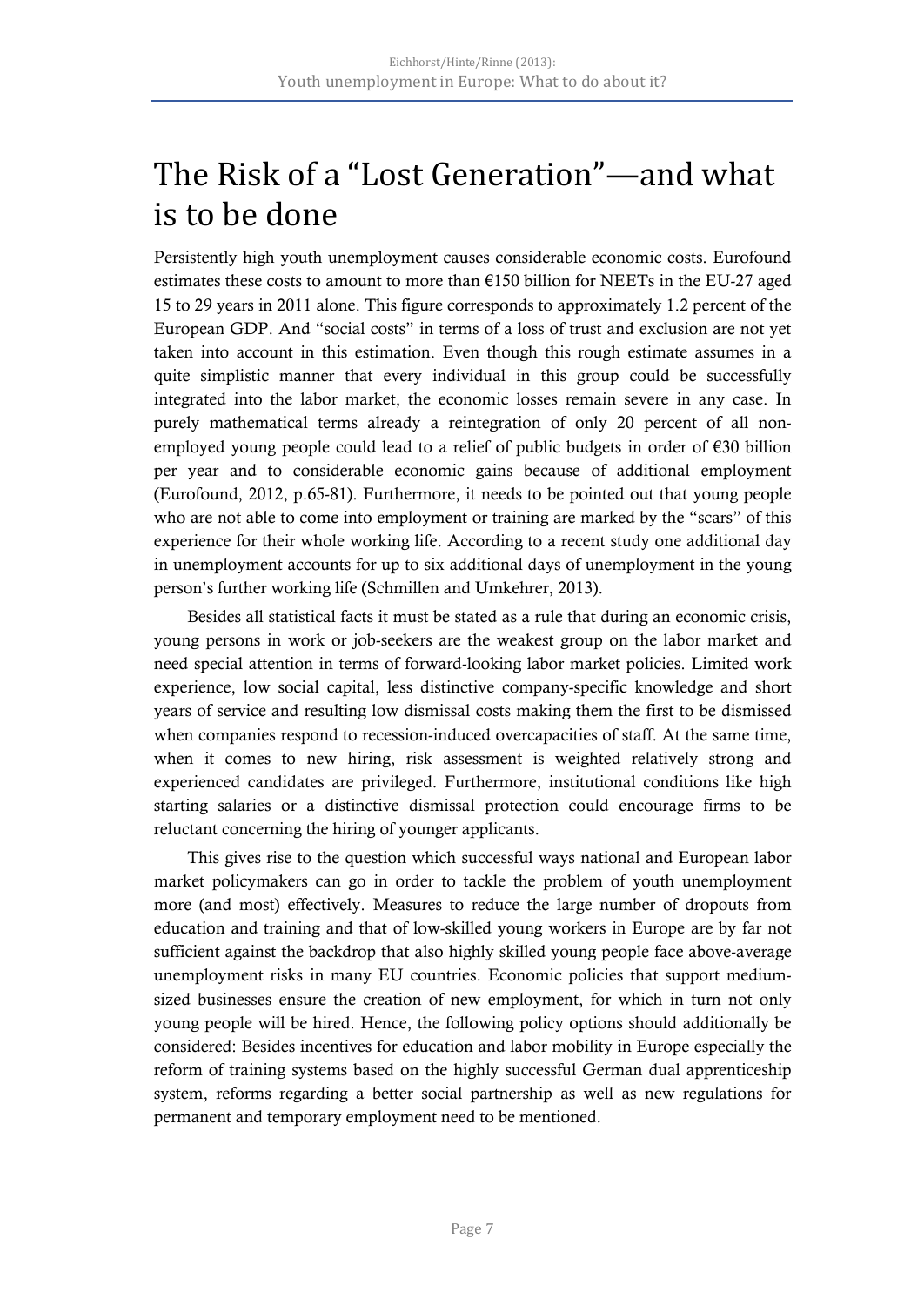However, substantial reform impacts in the short run should not be expected—in particular not in countries where the importance of structural reforms is high. That is why innovative migration strategies should have special importance acting as a valve solution. After generally bad experiences with job creation schemes, it would certainly be wrong to count on this costly and ineffective—and thus inefficient—instrument when looking for immediate success.<sup>[3](#page-4-0)</sup> Also a return to the unsuccessful policy of early retirement in the hope of creating new demand for youth employment would not be favorable. As a recent study shows, there is no relevant competition between young and old on the labor market (Eichhorst et al., 2013). They rather complement each other in the production process. Therefore, the aim must be to improve the employment prospects of young people and at the same time keep older people in work, instead of playing them off against each other. Not least, it is an imperative of fairness concerning the financing of social security schemes which will develop to a (soon unbearable) burden for young workers without extending working life.

### *Supporting temporary migration and labor mobility*

From the available policy options aimed at tackling youth unemployment, primarily a stimulation of temporary migration and labor mobility, also for the purposes of training and education, is supposed to bring about positive effects immediately. Beyond issues of stimulating regional mobility by setting certain incentives—e.g., in Germany regarding the shortage of skilled labor in the Eastern part of the country—especially cross-border migration offers enormous potential to solve problems. For example, the latest German-Spanish government agreement (May 2013) on training and employment opportunities for about 5,000 young Spaniards who are supposed to come to Germany until 2017 points into a possible direction. However, although being symbolically important, this initiative will unlikely make a relevant difference in quantitative terms. Despite of significantly and currently even more severe economic imbalances, the development of labor mobility within "old" Europe is still too weak to balance regional fluctuations on the labor markets and to avoid unnecessary unemployment. Although legal obstacles are being reduced and information provision is improved this accounts also for young generations. Companies and associations that try to hire workers abroad are confronted with that problem as well.

The example of Spain underlines this nicely: Although the prospects of young job seekers in Spain have massively worsened, the current role model in terms of labor market performance—Germany (Rinne and Zimmermann, 2013)—registers only few Spanish immigrants. Although the relative figure of a 45 percent increase in immigration from Spain between 2011 and 2012 is indeed quite impressive, in absolute terms, according to data from the German Federal Statistical Office, that number stands for

<span id="page-10-0"></span> $3$  See for international evidence Card et al. (2010). For an evaluation of job creation schemes in Germany, see Caliendo et al. (2008). Using such measures for young people is also seen very critical (Caliendo et al., 2011).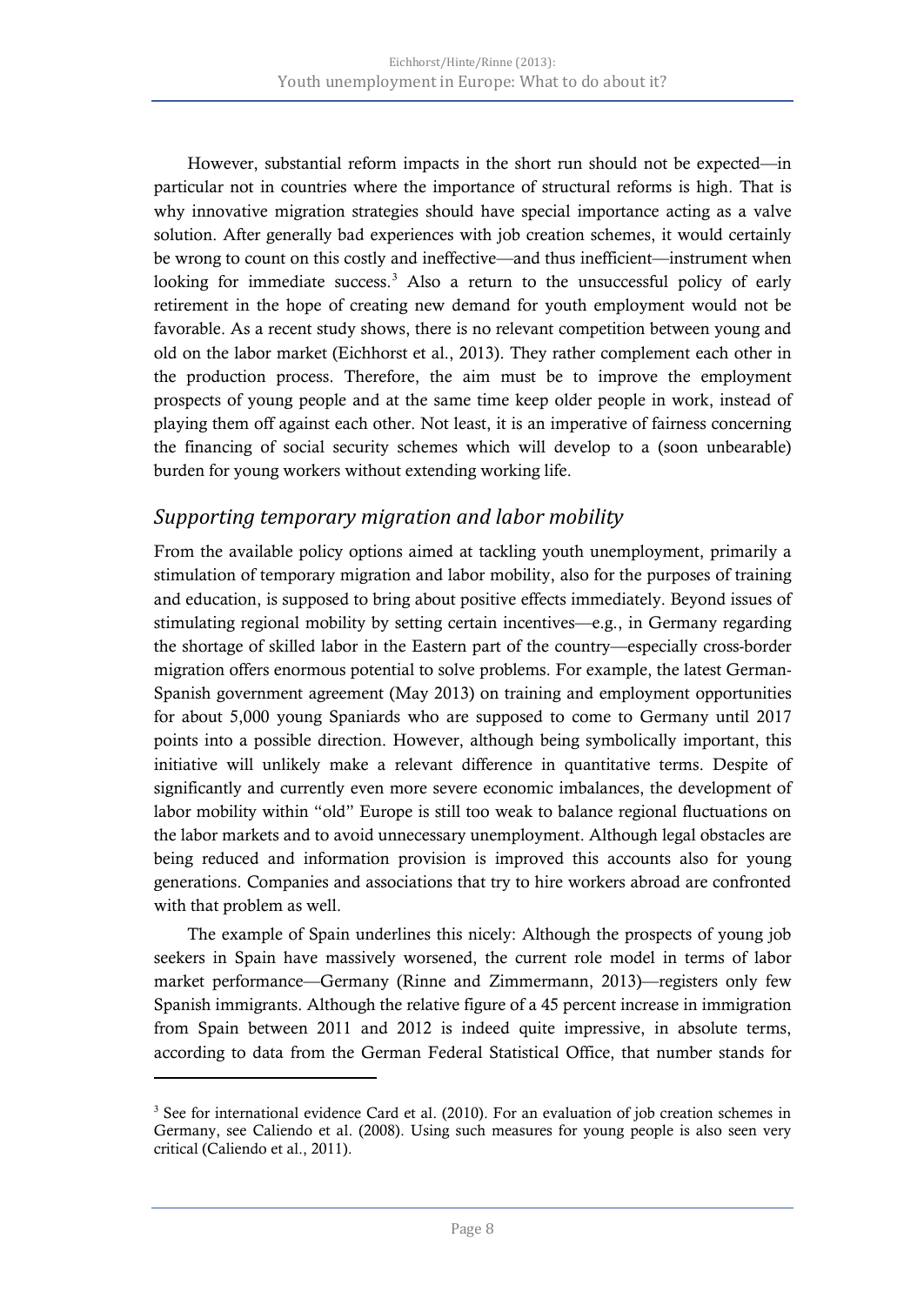only 9,000 people; among them young labor immigrants, but also older age groups and family relatives. A similar situation can be observed in the crisis countries Greece, Portugal, and Italy. For the strong German labor market that is already disturbed by a beginning shortage of skilled labor, this influx is not sufficient—and for labor markets in the source countries, the reliefs are not yet detectable. New burdens both for the economy and the social systems will even occur if not primarily young unemployed workers decide to leave the crisis countries, but instead established workers do so.

However, every country being involved would benefit if—for example, in the context of EU-supported initiatives like "Youth on the Move"—a more intense migration of young people for reasons of training and employment can be established within the European Union. Regarding the European labor market it is definitely not about poaching certain member states their "brightest and youngest brains", but rather about preventing—to say it economically—scarce human capital from being unexploited, becoming depreciated during youth or, in cases of trainees without prospects, even not being developed in the first place.

That is why the latest German-Spanish initiative for hosting young Spaniards in Germany should be soon followed by governmental agreements with other countries. At the same time, the existing European Portal for Job Mobility (EURES) should be established as the central information portal for workers and potential trainees interested in moving. Furthermore, every country has to create more transparency for foreign job seekers. National online portals should not only be run by governmental institutions, but also by employer associations and companies. Besides a subjectively reported language barrier there are still easy to solve information deficits that adversely affect migration decisions. The willingness to migrate among young people can be specifically supported by more transparency during the searching process for suitable training or employment opportunities.[4](#page-10-0)

Meanwhile the bureaucratic hurdles concerning the recognition of educational qualifications obtained abroad have been significantly reduced and the comparability of degrees has been made easier by standardizations in the context of the European Qualifications Framework. A continued legislative alignment in this field and a further expansion of the European ERASMUS program could have an additional impact on increasing cross-border (educational) mobility.<sup>5</sup>

Young educational and labor migrants from the crisis countries can contribute to welfare gains in other member states and therefore support Europe as a whole. Losses of human capital would be prevented and additional qualification and working experience abroad would be gathered. The source countries would definitely benefit when "their" expatriates return. Countries like Germany should not assume to keep these young immigrants permanently in their country. After a few years and a hopefully successfully

<sup>4</sup> See Constant and Rinne (2013) for an analysis of information deficits in the German context.

<span id="page-11-0"></span><sup>&</sup>lt;sup>5</sup> See Parey and Waldinger (2011) for mobility enhancing effects of the ERASMUS program.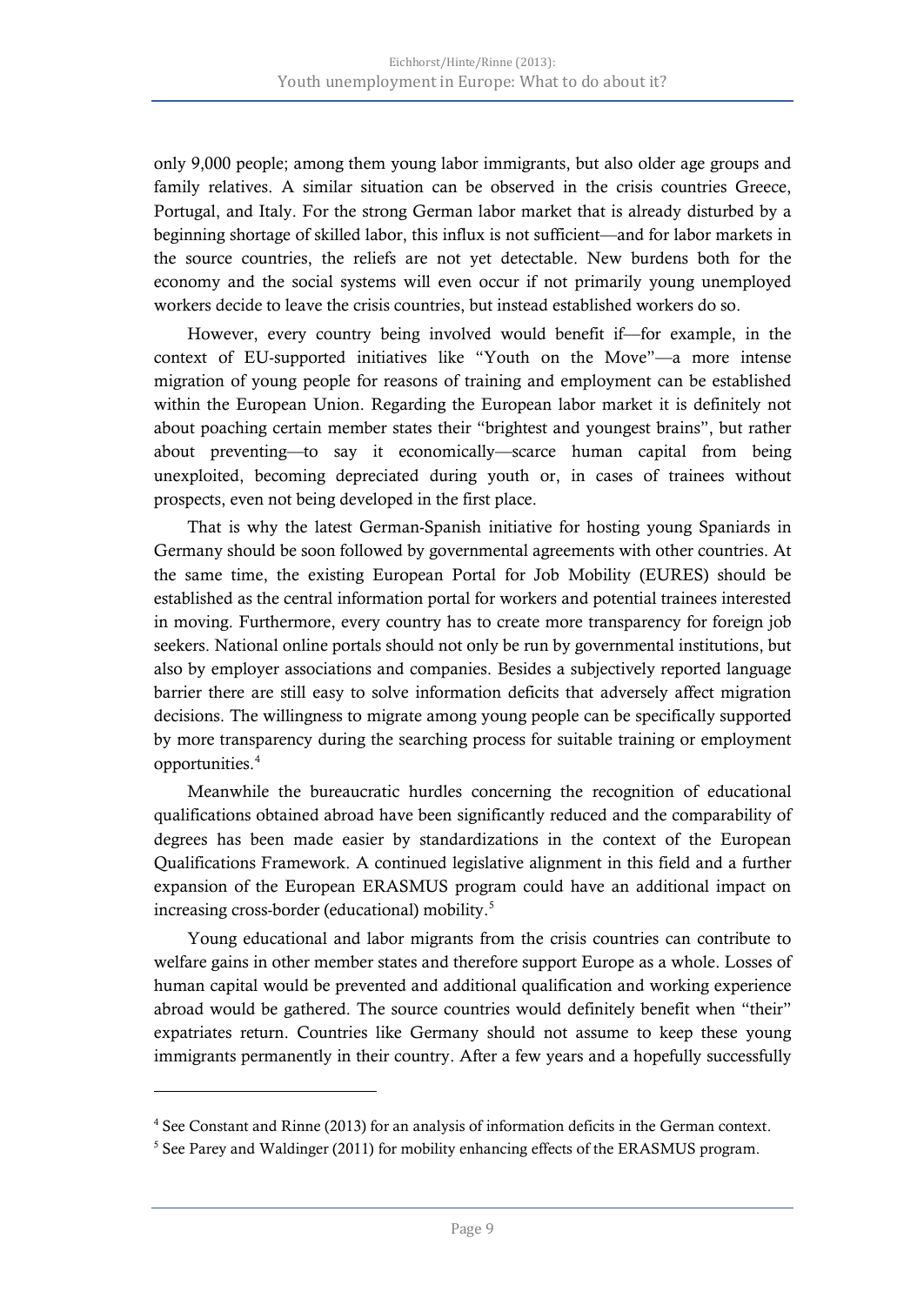mastered crisis the majority will return to their home country, but maybe in the long-run they work again in Germany and keep links and ties with the German labor market.<sup>[6](#page-11-0)</sup>

### *Developing dual vocational training and social partnership*

Focusing on youth unemployment in Western Europe, it is most striking that those countries with vocational training systems and certified, transferable occupational skills have the lowest unemployment rates. Not only Germany, but also Austria, the Netherlands, Denmark and Switzerland do practice forms of vocational training with a strong focus on firm needs and involvement of employers. Its advantages are obvious. Different from pure general or vocational schooling, it connects with the changing needs of the economy and allows trainees to gain specific knowledge and first job experience by a close connection to their training company. Firms, in turn, make a significant contribution to the costs and the co-management of the overall system and do not leave the government alone.

Despite some problems of such dual apprenticeship systems in coping with quick changes in qualification requirements, this concept has proven itself and secures a high level of acceptance among employers, unions, young people and their parents. But dual training systems require a cooperative partnership between all parties involved government, companies as well as the social partners. When an effective cooperation is part of tradition, like for example in Germany, dual apprenticeship systems are easier to establish or even already exist. However, if the social partners face each other with suspicion, chances for a successful establishment of dual training are much worse.

Current economic developments have strengthened Germany's dual apprenticeship system. It can serve as a role model for other countries although its specific, historical and culturally grown arrangement is only in parts applicable to other economies. In recent years several EU countries, among others also Spain, have taken steps to put up a dual apprenticeship system, but it is too soon to evaluate their success. A current study also recommends France to take steps for an establishment of a dual apprenticeship system (Cahuc et al., 2013). It is quite obvious that this is only manageable in wellconsidered individual steps. Therefore, it seems appropriate to first try a dual system on a sectoral or regional level in close cooperation with a group of involved companies with similar interests. This makes it easier to design dual vocational training modules and to evaluate their feasibility in practical terms. The social partners, in particular employers, should organize sectorally or regionally in certain working groups and establish uniform standards and certifications. It would be unrealistic to expect a broad and extensively regulated training system like in Germany to be built up within short time—but this is not even necessary to carry out dual vocational training. It could even start with vocational schooling or academic education that is combined with some firm-based periods such as internships in a more structured way. Such measures to strengthen the

<span id="page-12-0"></span><sup>6</sup> Hence, they would become "circular migrants" (Constant et al., 2013).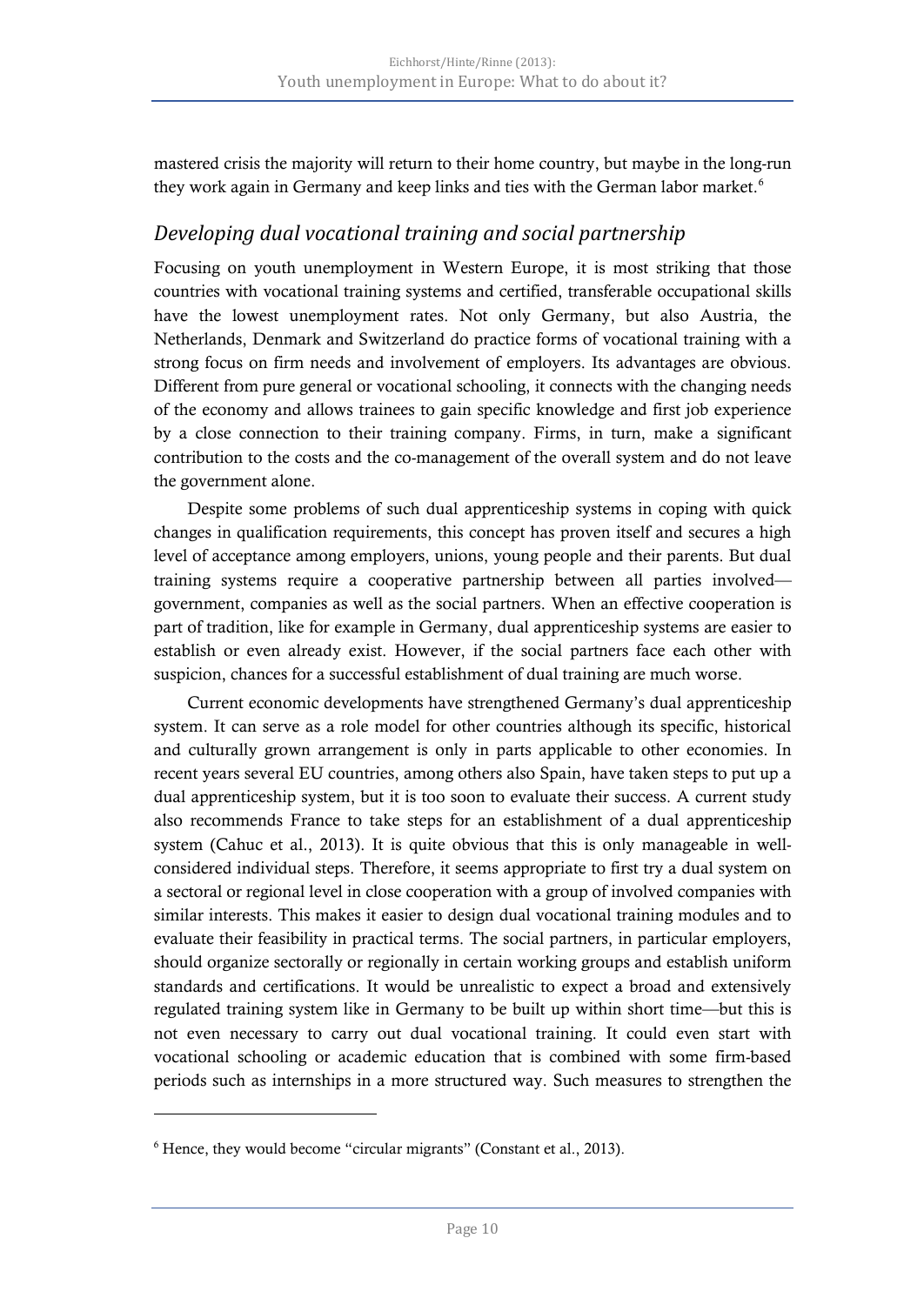practice-orientation of training will have an effect on the labor market only with a considerable delay, of course. Short-term effects to relieve the current crisis are not achievable with training reforms. However, the crisis offers the opportunity to depart from old paths.

#### *Employment protection, temporary employment, and ALMP*

Temporary employment contracts have been liberalized in many European countries since the 1980s to create new job opportunities—without questioning the often extensively developed individual dismissal protection. Regarding the experiences in Spain, France, Italy, Portugal, or Greece, especially young people were hired with temporary contracts and transitions into permanent employment have been considerably difficult. Whereas in Germany transition rates have continuously risen up during the last years to at least 39 percent in 2012 (IAB, 2013), other countries have suffered massive drops in temporary employment during the crisis—therefore young people bear a particularly large part of the economic costs.

This is particularly evident in Spain. There, the legal base for a massive extension of temporary employment had already been set in the 1980s. This employment form currently accounts for about two thirds of all contracts among the people aged 15 to 24 years. The strong focus on temporary employment in Spain with at the same time distinctive problems of structural change may have thus contributed to the current disaster in youth unemployment, in particular given the fact that fixed-term contracts are hardly accompanied by training provided by firms. Therefore, caution is required when it comes to assessing temporary employment. This instrument likewise spreads its desired effects only in interaction with the specific institutions of national labor markets, in particular with the respective training system.

The example of France can illustrate the issue as well. Labor market segmentation has increased since the early 1990s and nowadays more than 90 percent of employees are hired on fixed-term contracts.<sup>[7](#page-12-0)</sup> It moreover affects young people more than elsewhere. In 2009 fixed-term employment was five times higher for young people than for adults. This ratio is around 3 in Denmark, the United Kingdom and on average in OECD countries. The main problem, however, is the fact that fixed-term contracts only act as stepping stones towards permanent contracts for some qualified workers, if at all (Junod 2006). This causes related problems. For example, it is difficult to find accommodation or to get a mortgage for workers on fixed-term contracts—workers with permanent contracts are preferred.

Strong employment protection is generally seen as a serious impediment for labor market entrants. On the one hand, these regulations stabilize jobs of employees with many years of tenure in times of crisis more than young employees without claims for severance payment. On the other hand, firms are more reluctant when it comes to hiring

<span id="page-13-0"></span><sup>7</sup> See Cahuc et al. (2013) for a broader discussion.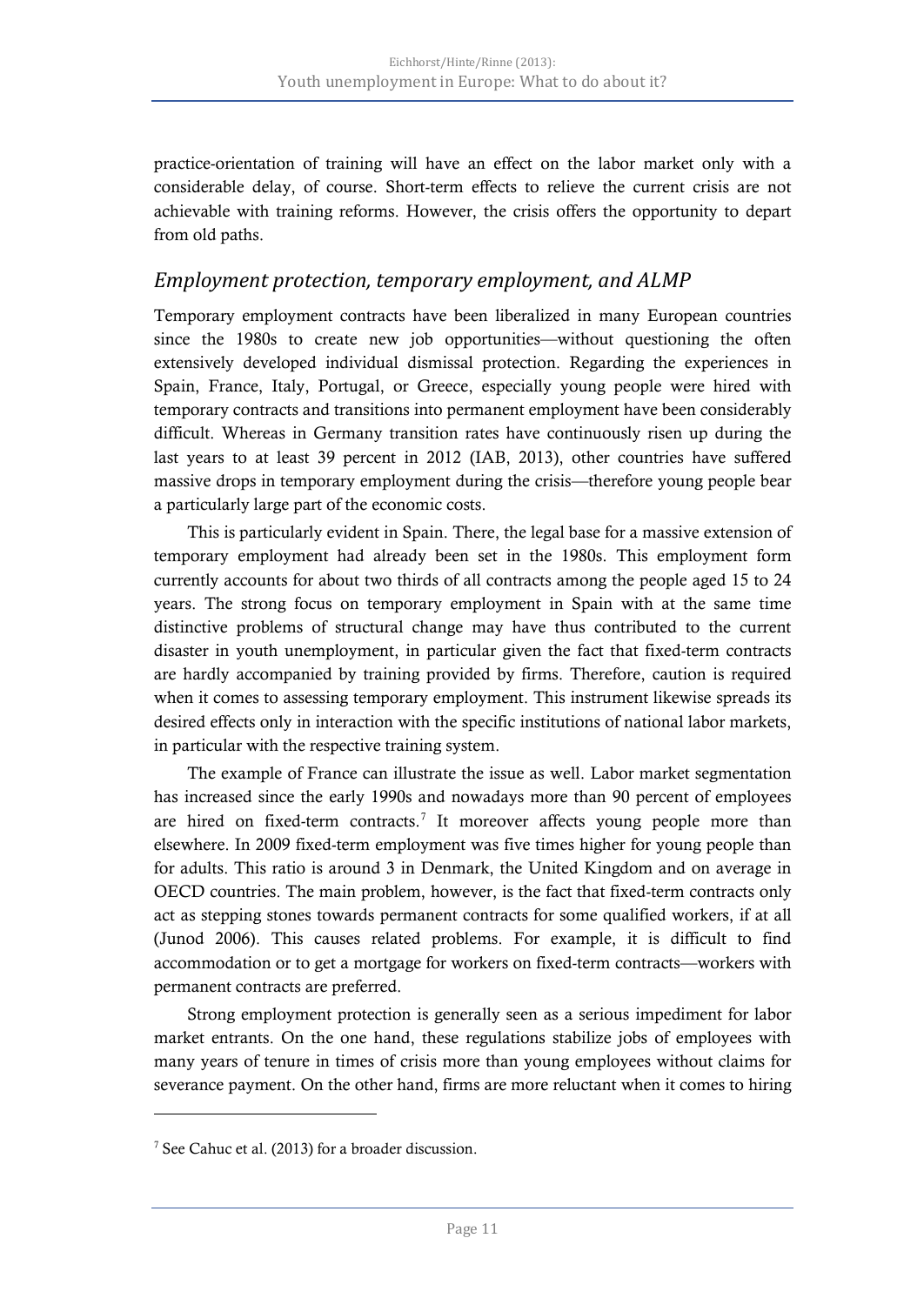young and inexperienced applicants during a crisis due to strict employment protection regulations. Otherwise, weak dismissal protection tends to strengthen the demand for (young) workers, albeit only on a temporary basis, as well as to cause higher unemployment during a recession (Boeri, 2011).

Firms in strictly regulated labor markets increasingly use temporary employment as a flexibility measure and in case of very strict employment protection legislation it may be even a substitute for permanent employment. Today, fewer and fewer labor market entrants can assume that they—like former generations—are able to secure a permanent employment at short notice or at least in medium-term. Although demographic change will lead to more "employee power" and therefore likely to more permanent employment, for the generation that is threatened by the current financial and economic crisis this turnaround will come too late.

During the current crisis it is therefore obvious to establish a new regulation of temporary and permanent employment contracts like it was already begun in some countries with segmented labor markets. These new regulations should be pushed because the current situation offers a window of opportunity for structural reforms. However, this will only have an effect in the medium term, especially when the private sector's labor demand in the affected countries increases again. A solution discussed in Italy, France, and Spain tries to create a uniform labor legislation that works without distinction between temporary and permanent employment ("single contract").<sup>[8](#page-13-0)</sup> It assumes every contract to be generally permanent and intends increasing severance payments with longer job tenure. At the same time requirements to a dismissal should be simplified. Such a system would improve the hiring and employment prospects for young people significantly since it removes the need for employers to decide about continued employment under a permanent contract at a certain point.

The example of Spain illustrates how in case of economic crises large decreases in employment occur in a dual manner in the presence of extensive employment protection. In such a context, institutional reforms cannot bring immediate relief. A loose employment protection alone will not result in a short-term increase of youth employment (Bentolila et al., 2012; Balakrishnan and Berger, 2009). A quite similar situation can be observed in Italy: A bureaucratic and expensive employment protection combined by worsening economic conditions led to a large share of young people in temporary work and at the same time high youth unemployment. The 2012 reform of employment protection still needs to develop its impact, whereas the question remains whether and to what extent young people could benefit from that. Corrections of employment protection will largely fail if they are not embedded within additional labor market reforms, in particular within an improved training system.

<span id="page-14-0"></span><sup>8</sup> For more details on the "single contract," see Cahuc and Kramarz (2005) for France, Dolado and Felgueroso (2010) for Spain, and Boeri and Garibaldi (2008) for Italy.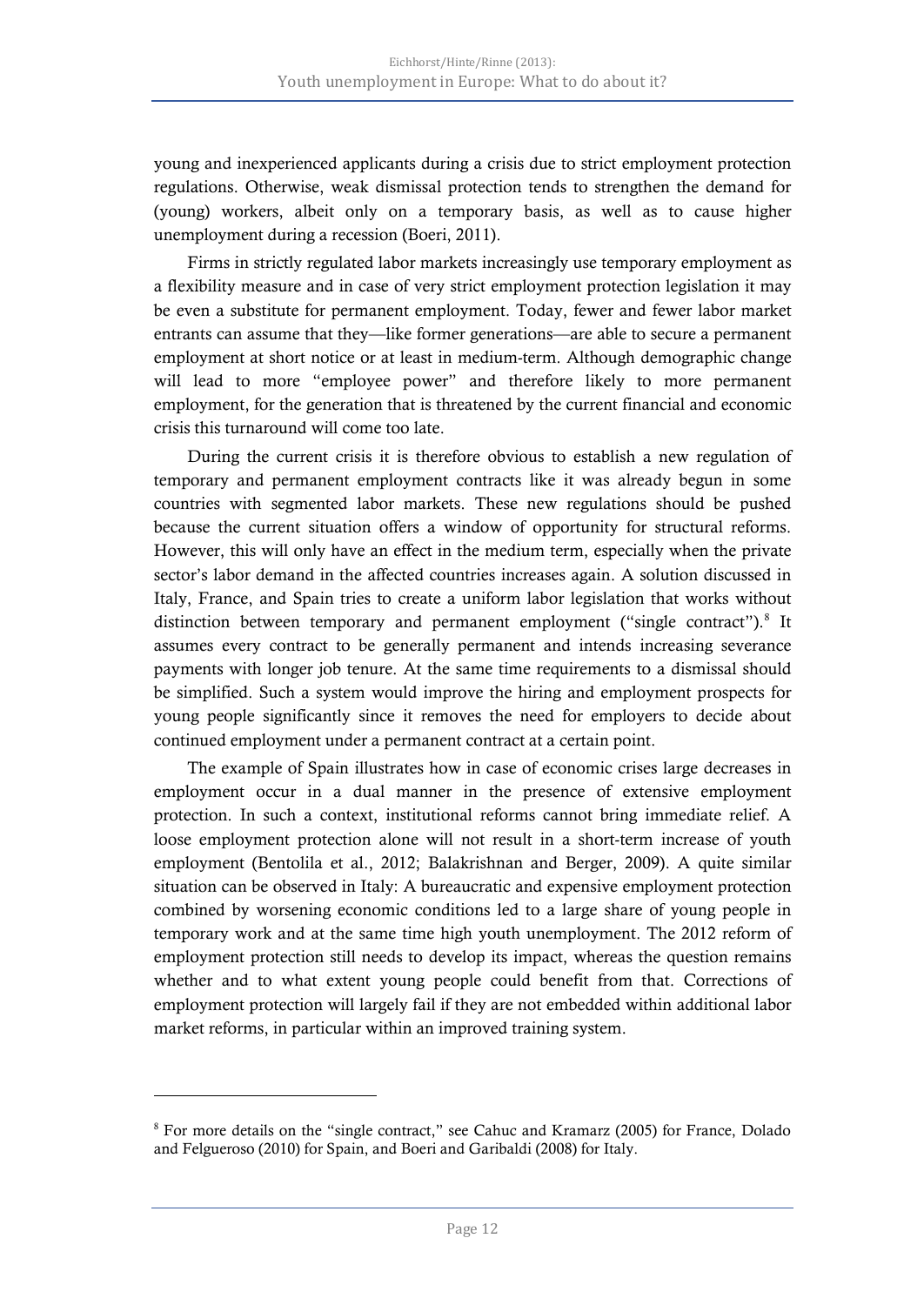Germany's labor market reforms ("Agenda 2010") have proven that an outdated labor market environment can be modernized in relatively short time if the process does not end with the implementation of partial reforms. In this regard, a "promoting and requiring" strategy is absolutely crucial, also for young people. In the case of Germany rigorous scientific evaluations of active labor market policies (ALMP) have led to significant modifications within short time. Inefficient programs were corrected or stopped and resources were generally used more effectively. Also the timing of certain measures was improved. For example, immediate program participation after unemployment entry is not always most efficient, because often threat effects already result in intensified job search effort.

Besides a reform of the transfer system with increased labor supply incentives and a professionalization of the public employment service that today in Germany treats job seekers more like "clients" and claims unambiguously their own initiative, furthermore the support of vocational training programs was intensified. In addition, under certain circumstances temporary wage subsidies are paid to employers if they employ difficult to place (young) applicants and keep them for a minimum duration. Also start-ups out of unemployment were temporarily but intensively subsidized.

According to evaluations these three instruments have proven effective in the German context and brought more young people into employment.<sup>[9](#page-14-0)</sup> One should, however, warn in the context of wage subsidies against windfall gains. Such models are expensive and they can set uncontrollable disincentives in terms of a reduced labor supply to attain eligibility to the benefits. Importantly, job creation schemes or similar programs directly providing of employment in the public sector are generally ineffective. They do not only intervene between market forces, but also lead to a stigmatization of participants and therefore make their return to employment potentially more difficult.<sup>[10](#page-15-0)</sup>

German experiences with ALMP are not necessarily applicable to other European countries. The same approach may lead to contrary results in a different labor market setting. For example, studies from France, the United Kingdom, Sweden, and Denmark show that vocational training programs for low qualified young people do not have any positive impact on their labor market outcomes. However, to what extent this is due to a different program design, a different target group or less practically-oriented contents remains to be analyzed.

According to studies for France, the United Kingdom, Belgium and Sweden, temporary wage subsidies for employers hiring young people seem to be a reasonable instrument in general. Among others, also Spain has activating instruments to subsidize wages and training for employers at its disposal. This approach uses a crucial element to

<sup>9</sup> See Heyer et al. (2012) for a general overview. Schneider et al. (2007) and Caliendo et al. (2011) provide assessments of measures to promote vocational training in Germany. Caliendo and Künn (2011) evaluate start-up subsidies for the unemployed in Germany.

<span id="page-15-1"></span><span id="page-15-0"></span><sup>&</sup>lt;sup>10</sup> See Card et al. (2010) for international evidence and Caliendo et al. (2011) for evidence from Germany.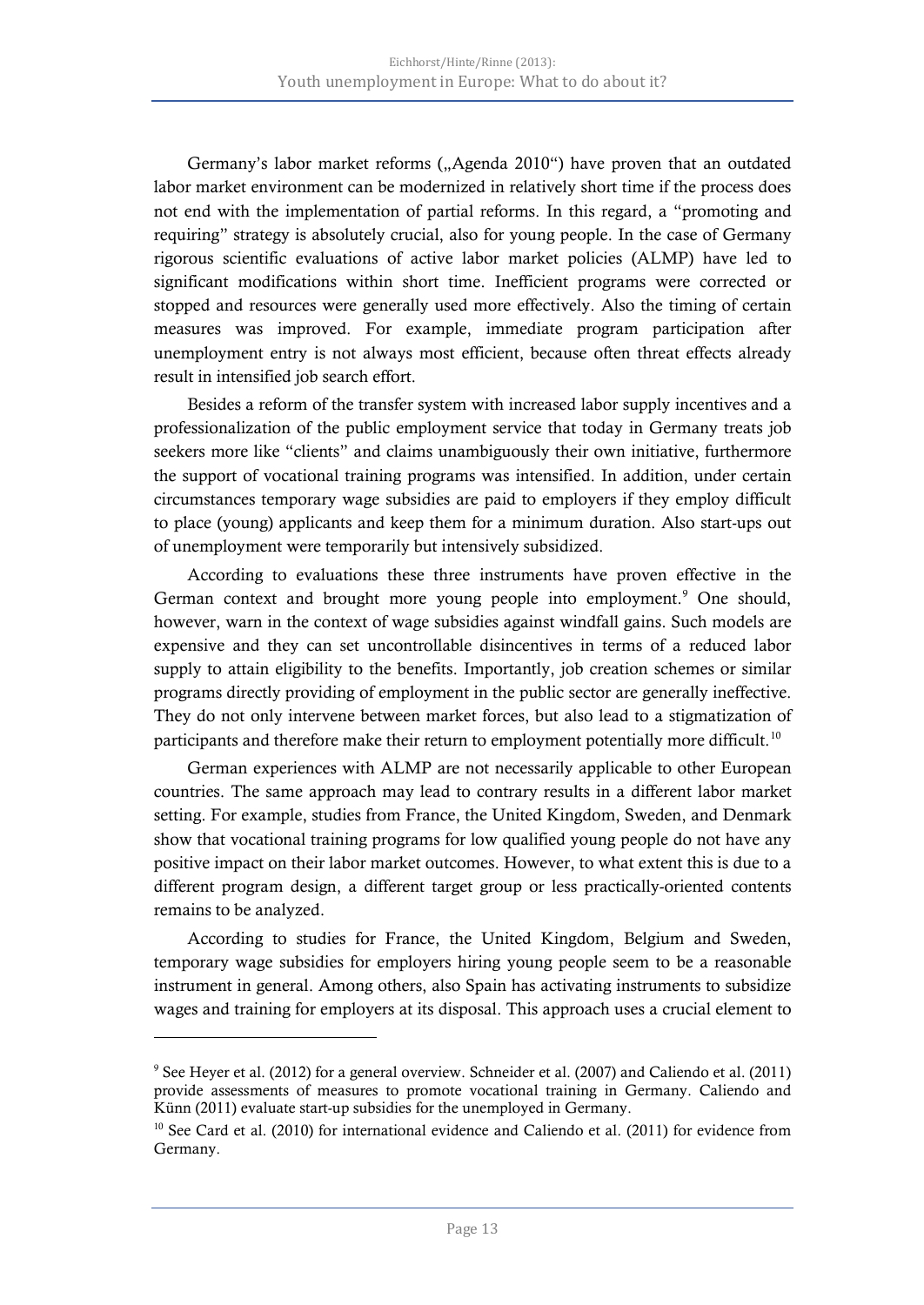on which the success of a dual apprenticeship system critically depends: "true" professional experience on the (primary) labor market. In this way young people are brought to firms' needs and accumulate knowledge, skills and qualifications that can hardly be learned otherwise. However, temporary wage subsidies in countries with strongly segmented labor markets offers little chances for acting as a stepping stone into permanent employment—in particular if training elements are missing or neglected in practice (Dolado et al., 2013).

Also Spain supports today, like also Greece, Portugal, the United Kingdom or Ireland, young founders.<sup>[11](#page-15-1)</sup> Furthermore, today many countries establish or develop programs to promote regional mobility and to assess and recognize non-formal qualifications that where gathered on-the-job. The range of policy measures is already quite broad. The more and the better these measures are linked to activating programs and additional labor market reforms and rigorously evaluated, the better their chances of medium-term success.

### *"Youth on the Move"? Answers at the European Level*

Within its abilities the European Commission tries to fight youth unemployment by targeted stimulus and to support reforms in the member states. First and foremost the program "Youth on the Move," existing since 2010 as a part of the Commission's strategy for a "Europe 2020", needs to be mentioned. This program aims at improving the general education, vocational training, higher education, the mobility of young apprentices and job seekers as well as to support start-ups and the labor market entrance of young people in EU countries with youth unemployment rates above average (European Commission, 2010).

Quite rightly, the EU Commission criticizes high school dropout rates and claims preventive measures. At the same time it advises to strengthen the recognition of informally acquired qualifications, to dually modernize training systems and specifically offer internships to push the early acquisition of labor market experience in countries in whose systems this element is missing. Against the backdrop of increasing qualification requirements the Commission also calls for stronger efforts to modernize higher education to increase the number of graduates across Europe significantly.

In direct link to this concept and its implementation there are certain recommendations and decisions of the Commission and the Council of Ministers that helped to clearly define the planned supportive measures and provided the respective EU funds. At the same time the program "Youth on the Move" intends to implement a European "Youth Guarantee" that enables every EU inhabitant aged 15 to 24 to claim the right for employment, vocational training, or participation in a training program. This proposal stems from similar approaches in a number of EU countries (e.g. Austria, the Netherlands, Sweden, and Finland). After the European Parliament had joined this

 $11$  See for detailed descriptions Eichhorst et al. (2013), p. 35-39.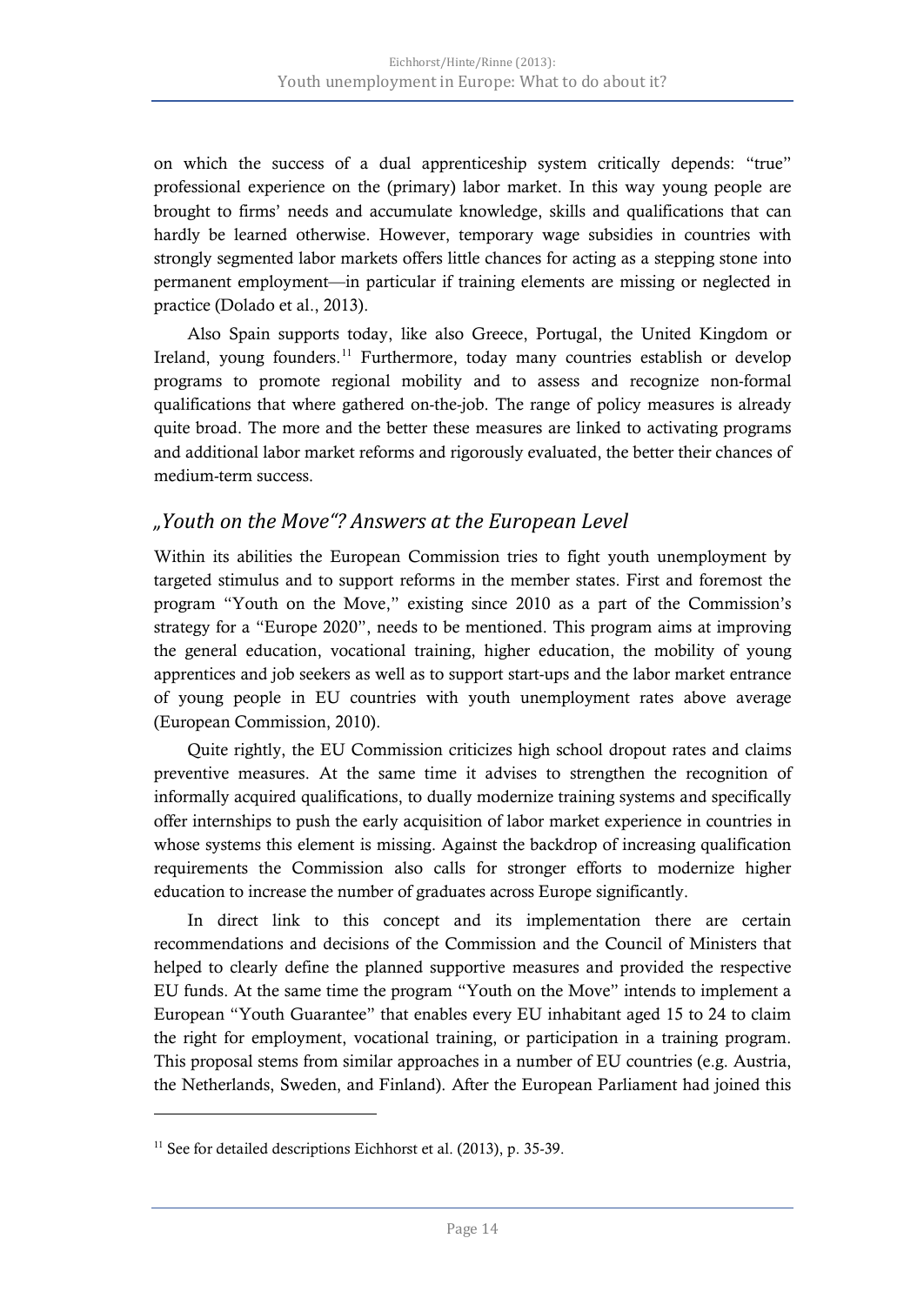proposal and called for its legal implementation in January 2013, the "Youth Guarantee" was decided by the EU Ministry Council for Employment and Social Policy (EPSCO) in February 2013 (Eichhorst et al., 2013). In late June 2013, the EU summit decided to go forward with this concept. If it is indeed converted into national law, EU labor market policy will face the huge challenge to provide every young person with (regular or subsidized) work, training, or an internship within four months after graduating or registering as unemployed. This would force government authorities in many countries to cooperate more closely with public and private placement services, schools, universities, vocational training providers, employers and unions.

However, there is great danger that this program will lead to instances of disappointment (blamed on the EU) and substantial economic mismanagement. In view of about seven million unemployed youth across the EU, the member states would have to go to great lengths in terms of designing and coordinating large-scale national programs to fulfill the "Youth Guarantee" even though (or perhaps because) at least eight billion euros have been allocated for this purpose. Experience has also shown that authorities are tempted to set up extensive public employment and training programs in order to "bring down" unemployment statistics without necessarily creating concrete and sustainable employment prospects for the target group. Instead of devoting organizational efforts and scarce financial resources to this "Youth Guarantee," the key features of the "Youth on the Move" strategy should be pursued. Additionally, the current crisis states should be encouraged to reform their labor markets in a way that would reduce structural disadvantages for young people and promote the creation of new employment. Ultimately only such structural reforms in the respective countries can substantially improve young people's employment prospects. European politics should thus maintain the pressure to reform, but not give "guarantees" and therefore arouse expectations that cannot be kept.

# Conclusions

Against the backdrop of the crisis, youth unemployment has developed into a dangerous threat in many European countries. There is little evidence for high unemployment rates to decrease quickly and easily. On the contrary: Rigid labor markets, the impacts of the Great Recession and tight budgets are likely to result in enduring youth unemployment. This poses serious risks for Europa: A great share of the young generation is running the danger to become labor market outsiders and socially degraded.

Besides large direct costs of youth unemployment and substantial indirect costs in terms of long-lasting "scars" for those that are affected, costs for society are even greater. Continuous "systemic" discouragement may lead to eroding political participation or even to distancing from democratic values. A European Union that is already in a legitimacy crisis (Ritzen and Zimmermann, 2013) has to respond to that by focusing on bringing much more young people into employment. But with a "Youth Guarantee" the EU raises more expectations than it can fulfill—to guarantee employment, training, or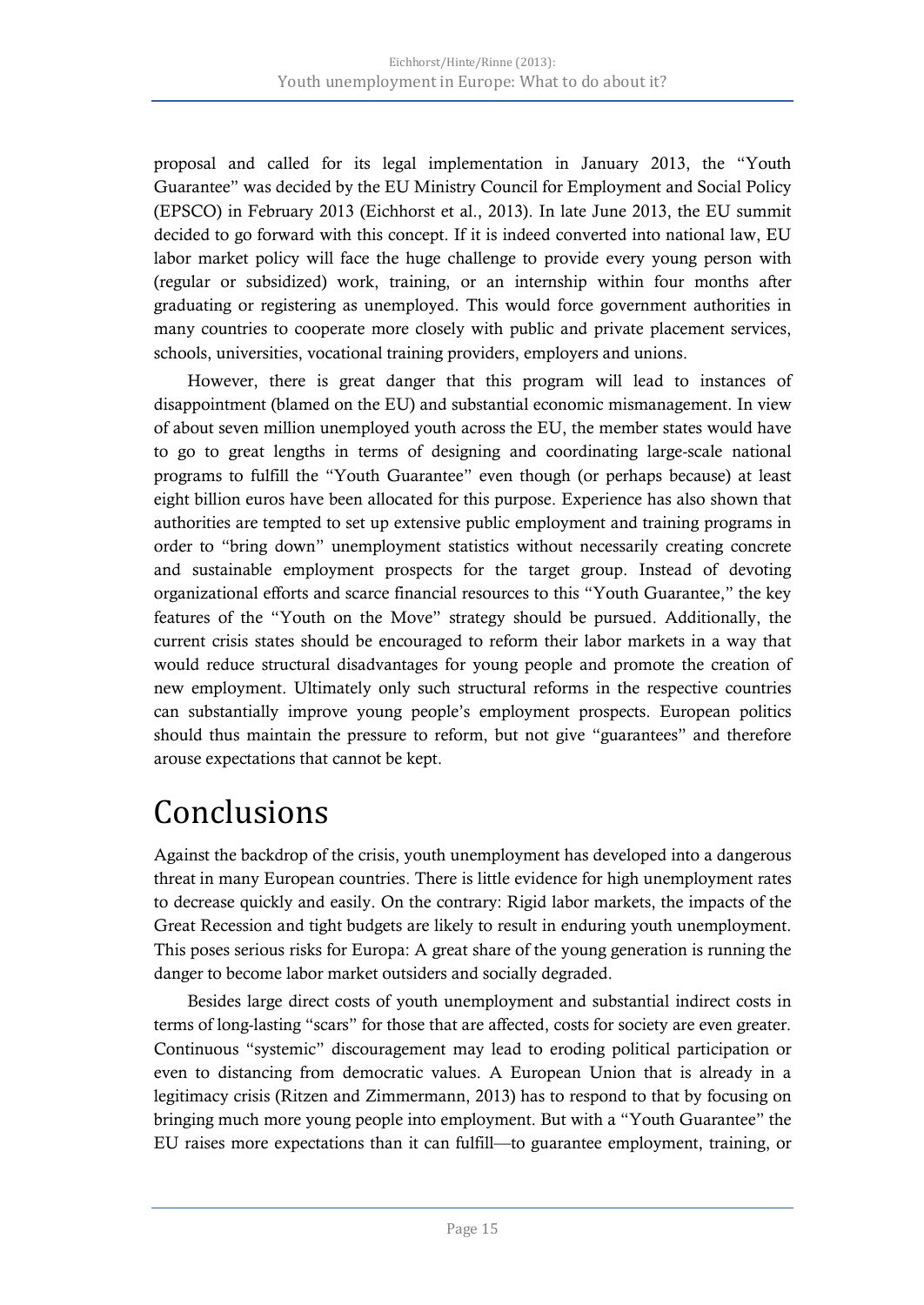qualification to every young person will bind resources in questionable ways, entices to mismanagement and distracts from the core tasks.

At this point the individual states are in demand. The leeway at the European level is limited when necessary labor market reforms fail to come. In many countries, public employment services could be more professional and more customer-oriented. Elements of "flexicurity" and the not only in Germany successfully established concept of "promoting and requiring" can provide stronger incentives for increased job search efforts. An extension of temporary employment is no option in several crisis states because it already dominates the labor markets there and has actually contributed to the current crisis in youth employment. New transitions from temporary into permanent contracts by, for example, providing additional employment security over the course of the job duration can contribute to more stable youth employment, but cannot work immediately. In the medium and long term modernizations of training systems similar to the successful German model of dual apprenticeships are particularly promising.

To rely on job creation schemes or even early retirement schemes would be economically absurd. Temporary wage subsidies to employers that hire young people are often common practice and should be extended because they are most likely able to lead to positive effects in the short run. They are more effective if combined with training requirements that can eventually constitute a nucleus for more systematic employer involvement in vocational training. This is also true for the promotion of startups subsidies for young individuals. In this context additional European programs for low-interest or even interest free loans to finance education and mobility need to be considered.

Last but not least, initiatives to encourage geographic mobility can help ensure that valuable human capital resources are accumulated and exploited where they are needed. Temporary intra-EU migration for the purpose of training or work should be stimulated by improving the availability of relevant information – this would also help prevent a new emigration wave to the United States, Canada, Australia or other alternative destinations. Countries like Germany could make an important contribution by training and employing young job-seekers from other EU countries until their prospects at home have improved. The EU could facilitate this process through legal harmonization, the establishment of a genuinely European labor market and the expansion of policy programs to promote mobility within Europe. Effective incentives could at least mitigate the paradox of massive youth unemployment, particularly in Southern Europe, coinciding with skilled labor shortages in other parts of the EU.

The key to cope with the European youth unemployment crisis lies in structural reforms of the respective labor markets. However, such reforms will occur too late for the currently affected young people. The process to be induced needs to be accompanied by suitable measures for them. Even though such measures entail significant costs, these costs have to be compared with the long-term costs of a "lost generation." The overall balance will be positive for measures that create employment in the private sector and increase mobility within Europe.